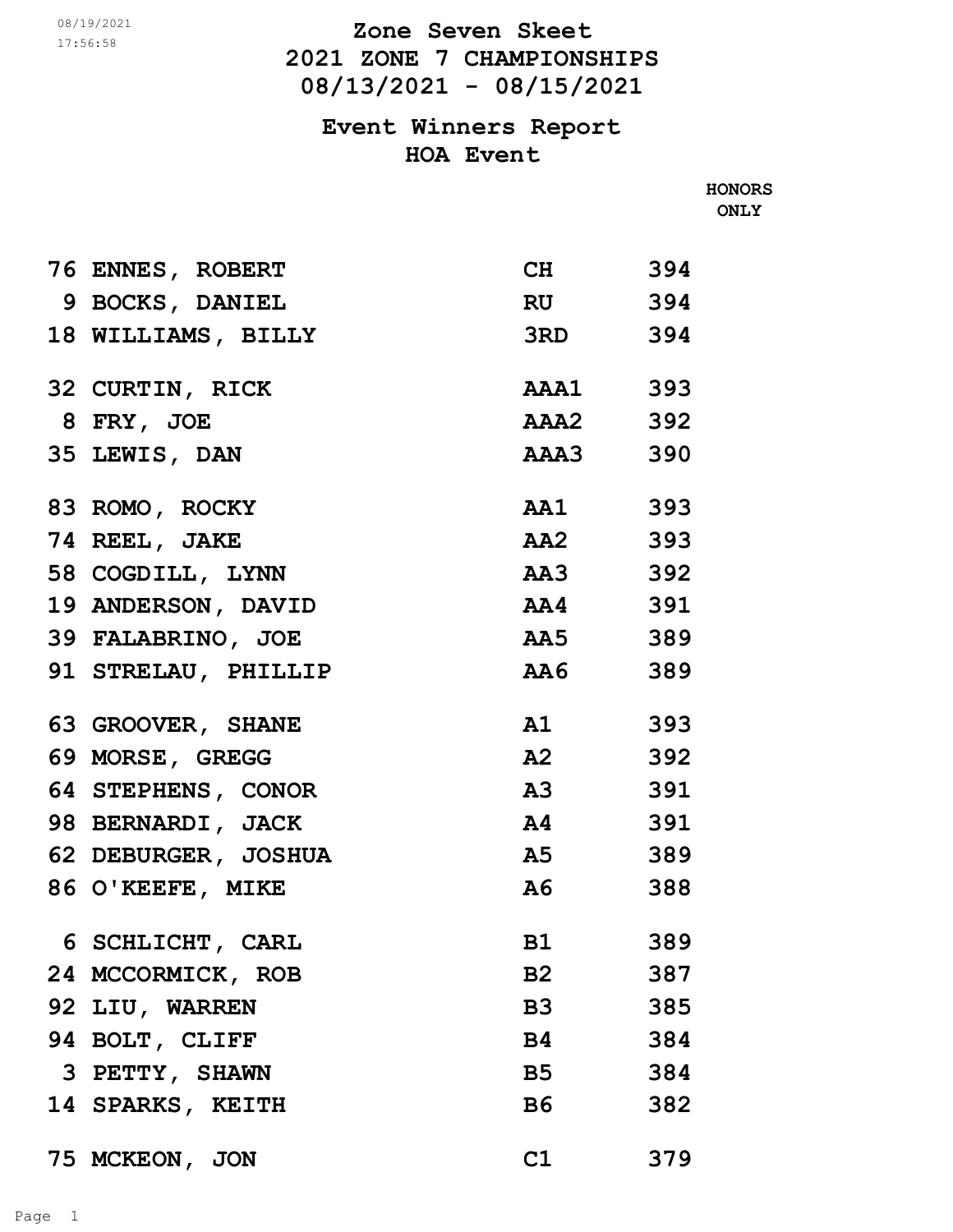|                           |                    |     | <b>HONORS</b><br><b>ONLY</b> |
|---------------------------|--------------------|-----|------------------------------|
| 16 ERAMO, MARTIN          | C <sub>2</sub> 379 |     |                              |
| 53 DANCY, DISHON          | C3 375             |     |                              |
| 82 BROPHY, RICHARD        | $C4$ 374           |     |                              |
| 15 SHOEMAKE, RONALD       | C5 373             |     |                              |
| 33 TAKAKUWA, JIM          | C6 370             |     |                              |
| 49 MAKARENKO, PETER       | D1 351             |     |                              |
| 88 AKBARI, SHAKIB         | D2 348             |     |                              |
| 85 VENCILL, BILL          | D3 344             |     |                              |
| 99 YOUNG, SHERIDAN        | D4 331             |     |                              |
| 79 MITCHELL, BENJAMIN     | E1 339             |     |                              |
| 106 MURRAY, THOMAS        | E2 327             |     |                              |
| 79 MITCHELL, BENJAMIN [E  | <b>SJCH</b> 339    |     |                              |
| 83 ROMO, ROCKY [AA ]      | <b>JRCH</b> 393    |     |                              |
| 8 FRY, JOE [AAA]          | <b>JRRU</b> 392    |     |                              |
| 87 FITZGERALD, LOLA [AA   | <b>JR3</b> 387     |     |                              |
| 3 PETTY, SHAWN [B]        | JR11 384           |     |                              |
| 93 BACKHERMS, NATHEN [B   | JR12 376           |     |                              |
| 9 BOCKS, DANIEL [AA ]     | <b>TSCH</b> 394    |     |                              |
| 74 REEL, JAKE [AA ]       | <b>TSRU</b> 393    |     |                              |
| 63 GROOVER, SHANE [A]     | TS3 393            |     |                              |
| 64 STEPHENS, CONOR [A]    | TS11 391           |     |                              |
| 91 STRELAU, PHILLIP [AA   | TS12 389           |     |                              |
| 100 BISSELL, TANNER [AA ] | <b>TS13</b> 388    |     |                              |
| 73 CAPPELLO, JUSTIN [C    | <b>TS14</b> 365    |     |                              |
| 72 ANDREAZZI, GIANA [C    | <b>TS15</b>        | 362 |                              |
| 89 CHAU, LAWRENCE [C ]    | TS16               | 359 |                              |
| 58 COGDILL, LYNN [AA ]    | <b>SUCH</b> 392    |     |                              |
| 62 DEBURGER, JOSHUA [A    | SURU 389           |     |                              |
| 31 MURPHY, JAMES [A]      | SU3 386            |     |                              |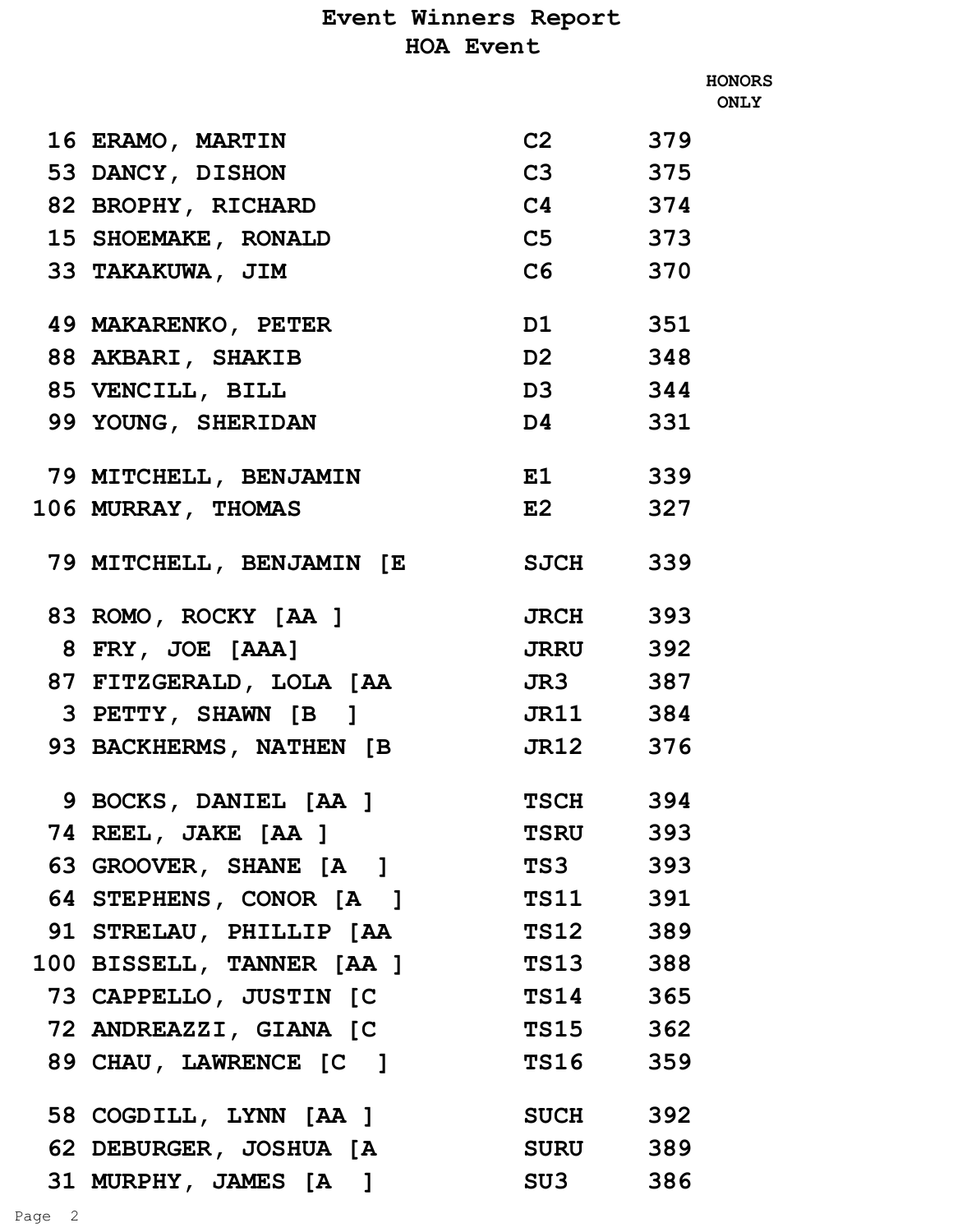|                                   |                 |     | <b>HONORS</b><br><b>ONLY</b> |
|-----------------------------------|-----------------|-----|------------------------------|
| 52 MARQUEZ, JONATHAN [A SU11 385  |                 |     |                              |
| 95 BOLT, MICHELLE [C ] SU12 366   |                 |     |                              |
| 56 VIGIL, JASON [C ] SU13 366     |                 |     |                              |
| 54 SAPPINGTON, NATHAN [C SU14 362 |                 |     |                              |
| 80 MITCHELL, MICHAEL [C           | SU15 358        |     |                              |
| 32 CURTIN, RICK [AAA] SSCH 393    |                 |     |                              |
| 35 LEWIS, DAN [AAA] SSRU 390      |                 |     |                              |
| 59 WHITNEY, NEAL [AA ] SS3 388    |                 |     |                              |
| 60 VANDERFORD, CLINT [A SS11 385  |                 |     |                              |
| 30 ALAIMO, ANTHONY [A ] SS12 385  |                 |     |                              |
| 36 RITTMANN, MATT [A ] SS13 385   |                 |     |                              |
| 66 ERICKSON, BRAD [A]             | SS14 384        |     |                              |
| 57 HILDEBRAND, J.R. [AA SS15 383  |                 |     |                              |
| 46 GATES, CHARLIE [A ] SS16 382   |                 |     |                              |
|                                   |                 |     |                              |
| 76 ENNES, ROBERT [AA ] SRCH 394   |                 |     |                              |
| 69 MORSE, GREGG [A] SRRU 392      |                 |     |                              |
| 98 BERNARDI, JACK [A]             | <b>SR3</b> 391  |     |                              |
| 19 ANDERSON, DAVID [AA ]          | SR11 391        |     |                              |
| 39 FALABRINO, JOE [AA ] SR12      |                 | 389 |                              |
| 86 O'KEEFE, MIKE [A]              | SR13 388        |     |                              |
| 41 CAMPBELL, JACK [AA ] SR14 388  |                 |     |                              |
| 48 WITT, MARK [A]                 | SR15 387        |     |                              |
| 23 VAN RYZIN, MARK [A]            | SR16            | 382 |                              |
| 18 WILLIAMS, BILLY [AA ]          | <b>VTCH</b> 394 |     |                              |
| 6 SCHLICHT, CARL [B ]             | VTRU 389        |     |                              |
| 24 MCCORMICK, ROB [B ]            | VT3 387         |     |                              |
| 92 LIU, WARREN [B]                | VT11 385        |     |                              |
| 94 BOLT, CLIFF [B]                | VT12 384        |     |                              |
| 14 SPARKS, KEITH [B]              | VT13 382        |     |                              |
| 34 PURKEY, ROBERT [B]             | <b>VT14</b> 381 |     |                              |

 **5 CAGLE, WAYNE [B ] VT15 379**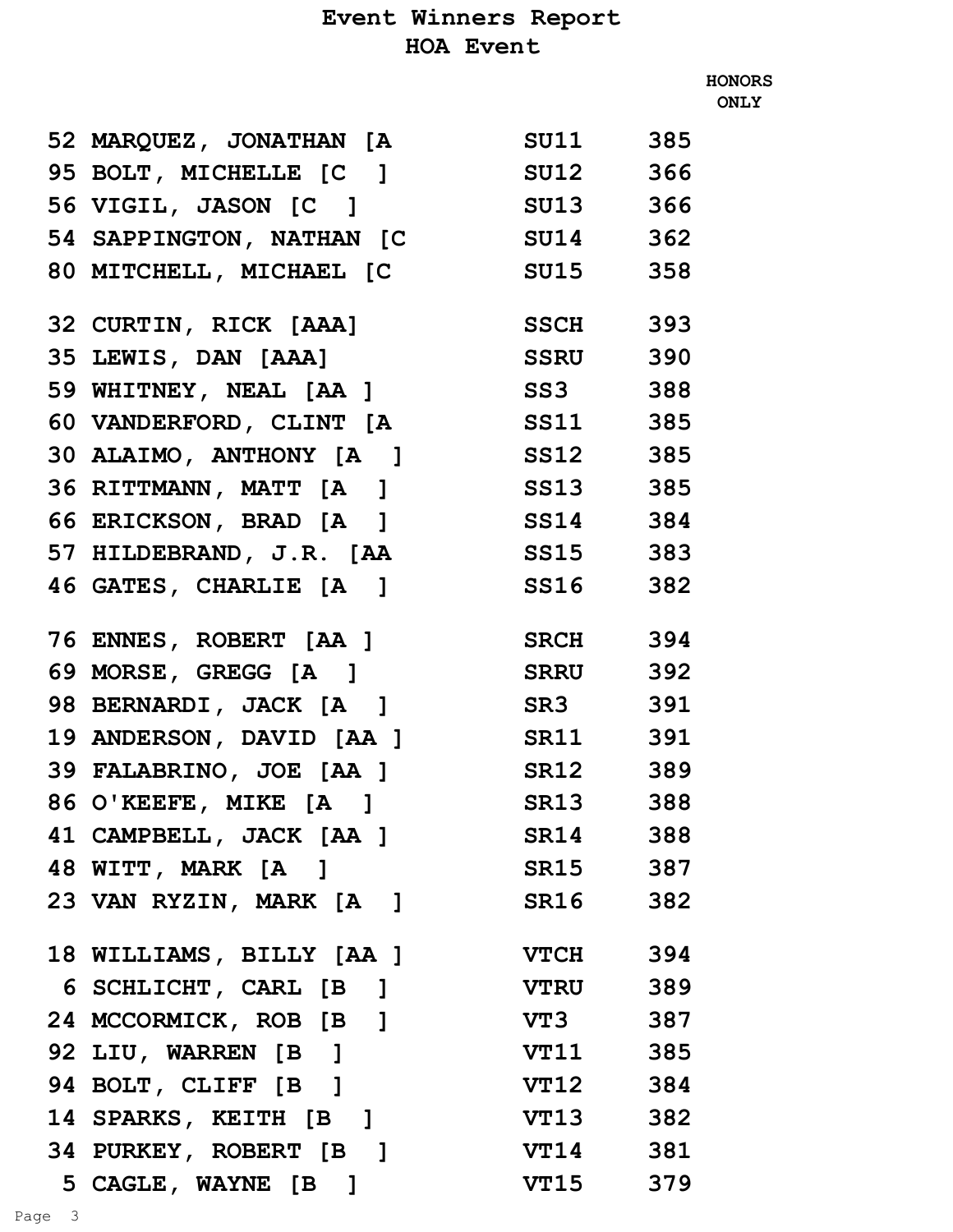**HONORS ONLY**

| 38 CORT, GORDON [B]             | VT16 375        |     |
|---------------------------------|-----------------|-----|
| 58 COGDILL, LYNN [AA ]          | $LYCH$ 392      |     |
| 87 FITZGERALD, LOLA [AA         | <b>LYRU</b>     | 387 |
| 40 CHURCH, CAROLINE [A          | LY3 382         |     |
| 26 ALLEN, KATHRYN [C ] LY11 370 |                 |     |
| 95 BOLT, MICHELLE [C ]          | LY12 366        |     |
| 72 ANDREAZZI, GIANA [C          | LY13            | 362 |
| 63 GROOVER, SHANE [A]           | <b>MLCH</b> 393 |     |
| 64 STEPHENS, CONOR [A]          | <b>MLRU</b> 391 |     |
| 62 DEBURGER, JOSHUA [A          | ML3 389         |     |
| 89 CHAU, LAWRENCE [C ]          | <b>ML11</b> 359 |     |
| 76 ENNES, ROBERT [AA ]          | <b>RMCH</b> 394 |     |
| 90 BERRY, DON [B]               | <b>RMRU</b> 370 |     |
|                                 |                 |     |
| 18 WILLIAMS, BILLY [AA ]        | <b>MVCH</b> 394 |     |
| 92 LIU, WARREN [B]              | MVRU 385        |     |
| 94 BOLT, CLIFF [B]              | MV3 384         |     |
| 23 VAN RYZIN, MARK [A]          | MV11 382        |     |
| 12 FREY, ANDRE [B]              | MV12 378        |     |
| 43 CHENG, WALTER [A]            | <b>MV13</b>     | 374 |
| 15 SHOEMAKE, RONALD [C          | MV14 373        |     |
| 2 THOMSEN, STEEN [C]            | MV15 366        |     |
| 28 MILLER, MURPHY [C]           | MV16 364        |     |
| 54 SAPPINGTON, NATHAN [C        | <b>RKCH</b> 362 |     |
| 88 AKBARI, SHAKIB [D]           | RKRU 348        |     |
| 25 FURUTA, KEN [AA ]            | <b>FRCH</b> 381 |     |
| 5 CAGLE, WAYNE [B]              | <b>FRRU</b> 379 |     |
| 67 BALMA, STEVEN [A]            | FR3 379         |     |
| 12 FREY, ANDRE [B]              | FR11 378        |     |
| 55 HODGIN, SEAMUS [C]           | <b>FR12</b> 358 |     |